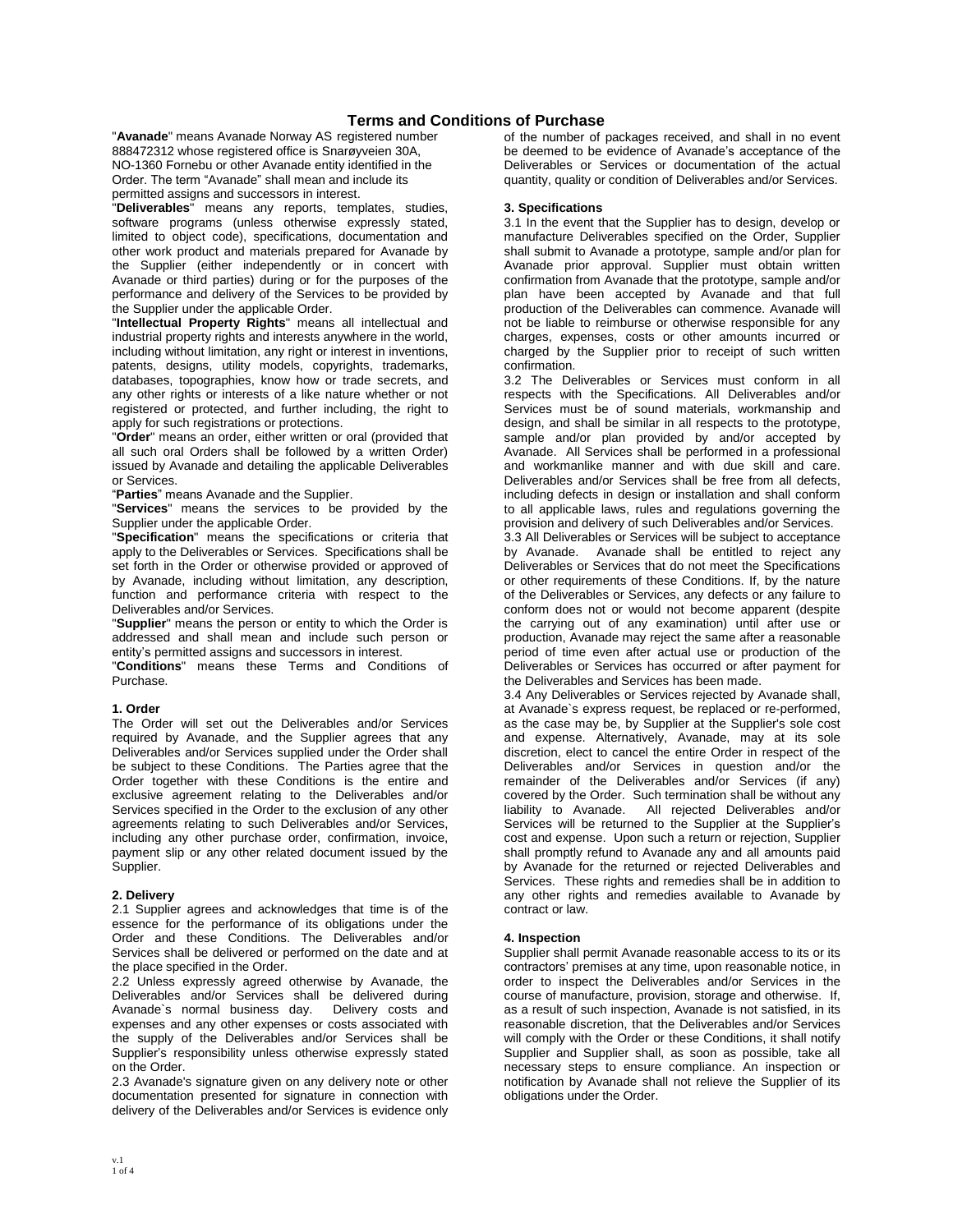### **5. Prices and Payment**

5.1 All fees, charges, expenses, prices and taxes for the Deliverables and Services shall be as specified in the Order. Unless otherwise specified in the applicable Order, the currency of such amounts shall be deemed to be in Norwegian Krone.

5.2 No increase or other upward adjustment in the prices, fees, charges, expenses and taxes shall be made unless expressly set forth in the Order.

5.3 Supplier shall submit an invoice to the Avanade department or person set forth in the Order. Invoices, shall at a minimum, contain the order number, item number, and full description of the Deliverables and/or Services and shall only be issued once the Deliverables and/or Services have been delivered and accepted by Avanade. Supplier shall provide all documentation and receipts requested by Avanade to verify the amounts charged in the invoice. Avanade shall pay the Supplier within sixty (60) days of receipt of a correct and duly submitted invoice and the required documents mentioned herein.

### **6. Delay**

If Supplier is delayed or prevented from performing its obligations under the Order by circumstances beyond its reasonable control, it shall give immediate notice to Avanade in writing. Upon receipt of such notice, Avanade may, in its sole discretion, elect to terminate the Order, in whole or in part, if Supplier cannot complete its obligations under the Order within a reasonable time as determined by Avanade. Such termination shall be without any further liability to Avanade.

### **7. Property and Risk of Loss**

Property and risk of loss in and of the Deliverables shall vest with the Supplier until delivery of the Deliverables and/or Services to Avanade and it will continue to vest with the Supplier if the Deliverables and/or Services are rejected by Avanade.

# **8. Intellectual Property Rights**

8.1 All tangible or intangible materials prepared by Supplier for Avanade pursuant to the Order and these Conditions shall be owned solely and exclusively by Avanade and Supplier hereby assigns to Avanade all rights in such Deliverables and/or Services, (including without limitation, any Inventions, patents, copyright, trade secret, trademarks and design rights therein). Supplier further shall disclose to Avanade all discoveries, inventions, ideas or techniques ("Inventions") made by Supplier, its employees and agents in carrying out the work pursuant to the Order, provided that either the conception or reduction to practice occurs during the term hereof and in carrying out the work hereunder. All such Inventions and work product shall be the exclusive property of Avanade.

8.2 Supplier will acquire from its employees and agents who may carry out the work pursuant to the Order, all such rights as may be necessary so that Avanade will receive the rights hereby agreed to be conveyed and vested in it, free of any claims of such employees and agents.

8.3 Supplier shall execute such documents or appoint Avanade as its agent and attorney in fact, to execute such documents on its behalf, and provide such assistance as Avanade may reasonably request to give full effect to the provisions of this Section.

8.4 Supplier retains no rights to use the Deliverables and/or Services provided by it hereunder or the Inventions and agrees not to challenge the validity of Avanade's and its affiliates' ownership of such work or Inventions.

8.5 These Conditions do not grant or otherwise give the Parties ownership in or other proprietary rights or license to use the other party's intellectual property rights except as expressly provided for herein.

8.6 Each party's rights and obligations under this Section shall remain in effect and survive any termination or expiration of these Conditions and the applicable Order.

#### **9. Confidentiality**

Supplier may have access to information that may relate to Avanade's and/or its affiliates' and their agents', contractors' or client(s)' past, present, or future research, development, or business activities and any proprietary products, materials, services, or technical knowledge, and is regarded as confidential or proprietary ("Confidential Information"). In connection therewith, the following shall apply: (a) Confidential Information may be used by Supplier only to assist Supplier in connection with the Deliverables or Services; (b) Supplier will protect the confidentiality of the Confidential Information in the same manner that Supplier protects its own confidential information of like kind; (c) access to the Confidential Information shall be restricted to Supplier and its employees on a need to know basis and Supplier shall not disclose Confidential Information to any third party; and (d) Confidential Information may not be copied or reproduced without Avanade's prior written consent. Supplier shall give prompt notice to Avanade of any unauthorized use or disclosure of the Confidential Information. The foregoing restrictions shall not apply to information that: (e) is previously known to Supplier (as established by Supplier's written records); (f) is acquired by Supplier from a third party which is not, to Supplier's knowledge, under an obligation to Avanade not to disclose such information, or (g) which is or becomes publicly available through no breach by Supplier of these Conditions. Unless otherwise expressly authorized in writing by Avanade, all Confidential Information made available to Supplier, including copies thereof, shall be returned to Avanade upon termination of the Order or these Conditions or request by Avanade. The obligations set forth herein shall survive termination or expiration of these Conditions and the Order.

### **10. Independent Contractor**

10.1 Supplier shall be an independent contractor and Supplier acknowledges, and confirms to Avanade, its' status as that of an independent contractor. Nothing herein shall be deemed or construed to create a joint venture, partnership, agency or employee/employer relationship between the Parties for any purpose, including but not limited to taxes or employee benefits.

10.2 Supplier will be solely responsible for payment of any and all taxes and insurance including but not limited to any and all taxes based on or measured by the Supplier's employees or agents net income or property and any and all other taxes imposed by law upon Avanade.

10.3 If Avanade is required to withhold or deduct any taxes from any payment to Supplier, Avanade will not be required to "gross up" the amount of such payment and shall pay to Supplier the total amount reflected on the invoice less the applicable withholding taxes.

10.4 Supplier shall provide and make available to Avanade any certificates, certifications and other exemption information reasonably requested by Avanade. Supplier agrees to provide Avanade upon request any documents which may be required for regulatory purposes.

10.5 Supplier recognizes its obligation to arrange for at its sole expense for all visas, work permits and like governmental authorizations of whatever nature needed or convenient in order to enable the consultant to render the services and perform any and all further obligations hereunder.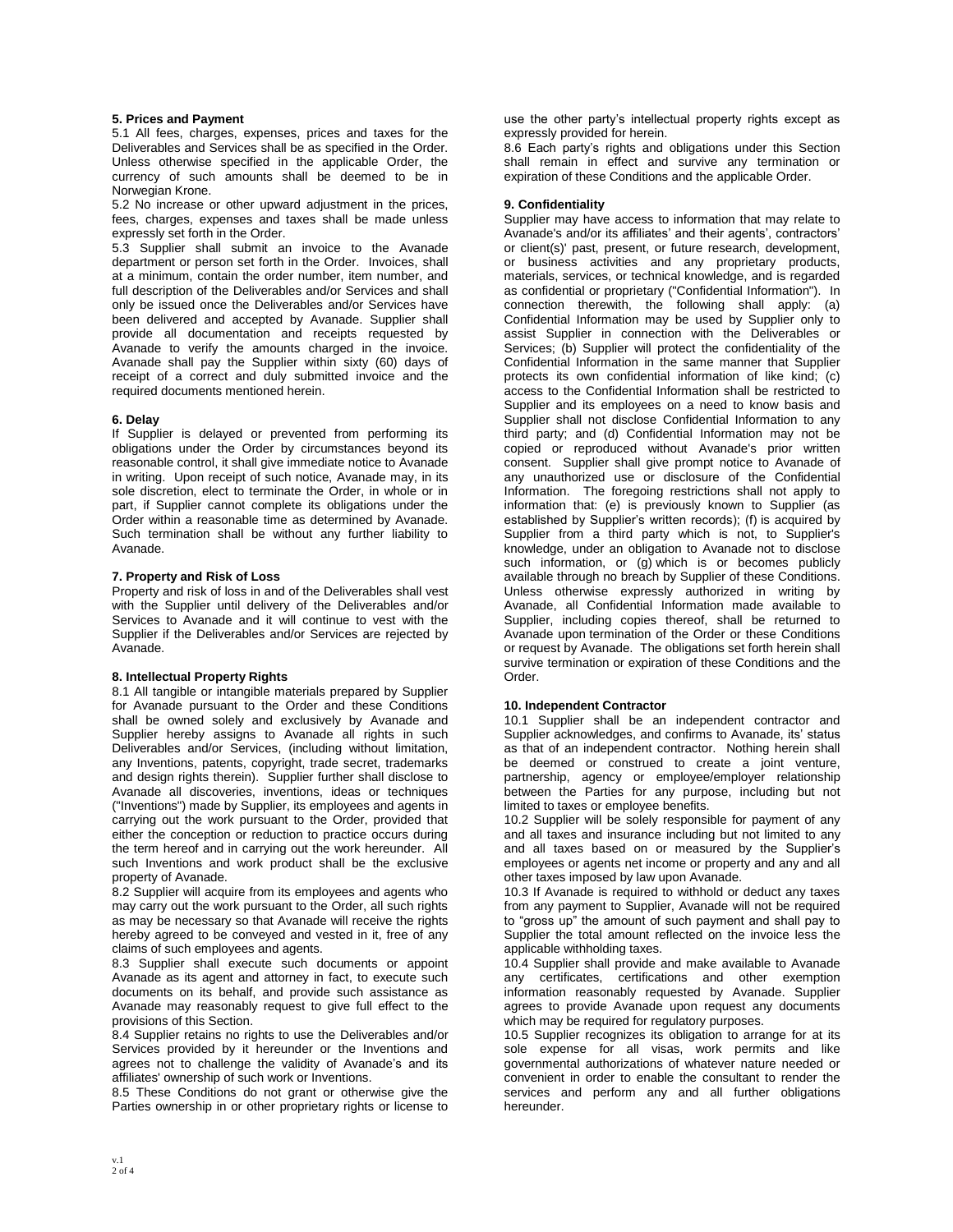10.6 Supplier and its employees and agents shall comply with all applicable work, immigration and like laws, rules and regulations in force in each country where the services will be rendered or work be performed hereunder by the Supplier. Supplier will submit to Avanade upon request evidence of compliance with the provisions of this section in a form and manner satisfactory to Avanade.

10.7Nothing in the Order or these Conditions shall create an employment relationship between any Supplier resources and Avanade. Supplier resources, shall, in no event, be deemed "leased", "temporary", "seasonal" or other employees of Avanade for any purpose. Supplier shall be solely responsible for the payment of compensation of and to the Supplier resources including their salaries, commissions, allowances and other remuneration and benefits and deduction of applicable taxes therefrom for remittance to tax authorities and Supplier shall inform Supplier resources that they are not entitled to any benefits offered by Avanade. 10.8 Supplier and its resources are not authorized and shall not have any right, power or authority to create any obligation, express or implied, or make representation on behalf of Avanade.

## **11. Indemnity and Insurance**

11.1 Supplier shall indemnify and hold Avanade and its affiliates, and their clients, employees and agents, harmless from and against any claims, demands, loss, liability, damage or expense: (i) related to the negligent or willful acts or omissions of Supplier or its resources; (ii) related to any claim that Supplier or its resources is or are not an independent contractors of Avanade; (iii) related to claims by resources of Supplier except for claims based on Avanade's willful misconduct or gross negligence; (iv) related to any claim that any, Invention, deliverable, work product or other materials delivered under these Conditions or otherwise provided in the Deliverables or Services or use of such by Avanade infringes any Intellectual Property Right; or (v) any claim that Supplier or its resources has or have breached or violated any applicable laws, rules and regulations. The indemnities provided under these Conditions and any Order shall be in addition to and not in lieu of any other remedy available to Avanade under the contract or by law.

11.2 Supplier shall have in force and maintain, at its own cost and expense, insurance coverage with a reputable and authorized insurer in which is reasonable with respect to the provision of the Order or otherwise in connection with these Conditions. Supplier shall provide evidence of any coverage maintained by Supplier for purposes of or in connection with the Order or these Conditions upon Avanade's request.

### **12. General**

12.1 The Order and these Conditions are personal to the Supplier and the Supplier shall not assign, subcontract or transfer or purport to assign or transfer the Order, these Conditions or its obligations hereunder to any other person or entity without the prior written consent of Avanade. Avanade may assign the Order or these Conditions, in part or whole, upon prior notice to Supplier.

12.2 No delay or failure by the Parties to exercise any of its powers, rights or remedies under these Conditions will operate as a waiver of such powers, rights or remedies. 12.3 These Conditions may not be modified or amended except by the mutual written agreement of the Parties.

12.4 If any provision of these Conditions or an Order is held by any competent authority to be invalid or unenforceable, the validity of the other provisions and the remainder of these Conditions or the Order shall not be affected. Supplier shall not make any announcement concerning these Conditions or the Deliverables and/or the Services and Supplier shall not use or disclose the name, trademark, domain name, service mark, logo or any other intellectual property of Avanade and/or its affiliates or their agents, employees or clients.

12.5 Supplier will maintain up to date and accurate books and records as is reasonable, including with respect to each Supplier resource performing the Services or delivering the Deliverables, including timesheets and details of expenses incurred (together with valid receipts for same), and will provide Avanade copies of and access to such books and records upon reasonable notice during normal business hours.

12.6 Any notice required or permitted to be given by either party to the other shall be addressed to that other party's registered office address. Such notice shall be effected either: (a) personally, in which case service shall be deemed effective on delivery; or (b) by pre-paid registered post, in which case service will be deemed effective on the day after posting. Parties shall attempt to amicably settle all disputes concerning these Conditions and the obligations hereunder.

# 12.7 Supplier undertakes to abide by the US Foreign Corrupt Practices Act (FCPA) and Avanade Anti-bribery Policy.

12.8 Avanade is committed to conducting its business free from unlawful, unethical or fraudulent activity. Supplier is expected to act in a manner consistent with the ethical and professional standards of Avanade as described in the Avanade Code of Business Ethics, including prompt reporting of unlawful, fraudulent or unethical conduct. A copy of the Avanade Code of Business Ethics can be found at http://www.avanade.com/nordic/Pages/code-of-ethics.aspx

14.2 Avanade has established reporting mechanisms and prohibits retaliation or other adverse action for reporting violations of these standards. Reporting channels are disclosed in detail in Code of Business Ethics document.

# **13. Term and termination**

13.1 This Agreement shall become effective upon signing thereof by both Parties and shall thereafter remain in force until all services have been duly performed and Avanade has paid therefore when it shall automatically terminate without prior notice. In addition hereto, Avanade may at any time and without cause terminate the Order by giving ten (10) days' written notice to the Supplier. Upon such termination, the Avanade shall pay the Supplier for all Services rendered, Deliverables delivered and expenses incurred by the Supplier prior to the date the Agreement terminates.

12.2 This Agreement may be terminated by either Party with immediate effect by written notice: (i) if the other Party is in material breach of any its obligations hereunder and fails to remedy such breach within ten (10) days from receipt of a written notice from the other Party specifying the breach in reasonable, or (ii) if the other Party becomes insolvent, files or is subjected to the filing of process under any law relating to bankruptcy or insolvency, consents to receivership, adopts an arrangement with its creditors in respect of repayment of debt owed to them, is dissolved, or enters or files process for the purpose of entering into liquidation, (otherwise than solely for the purpose of amalgamation or reconstruction).

12.3 Clauses 6, 7, 8, 9, 10, 11, 13 and 14 of this Agreement shall survive any termination hereof.

### **Applicable law and disputes**

13.1 This order shall be construed in accordance with and be governed by the laws of Norway to the exclusion of its conflict of law rules ("private international law"). The U.N. convention on Contracts for the International Sale of Deliverables (1980) does not apply.

13.2 Any dispute, controversy or claim arising out of or in connection with the Agreement, or the breach, termination or